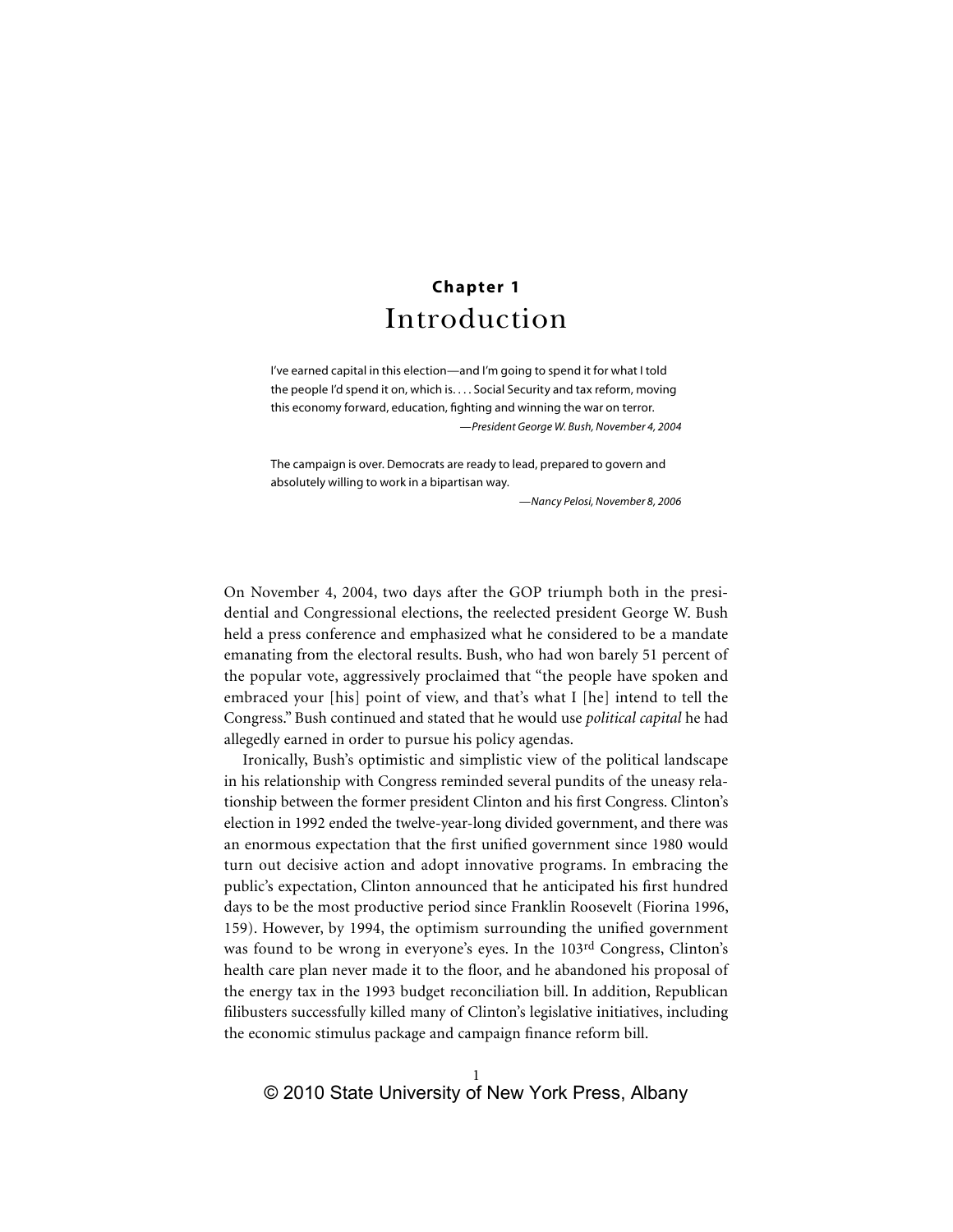As for the 109<sup>th</sup> Congress after the 2004 election, parallel to the 103<sup>rd</sup> Congress, President Bush suffered the Clintonite legislative quandary in the Republican unified government. Although Bush, in his second term, advocated swift policy changes including the partial privatization of Social Security, the guest worker program, antiterrorism surveillance, and extension of the 2001 and 2003 tax cuts, only the latter two were enacted in a modified version. The indication is that a factor other than divided government leads to legislative stalemate. David Mayhew's *Divided We Govern* (1991) examined the amount of significant laws enacted, and remarkably challenged the myth of an adversarial effect of divided government on governmental effectiveness. By extending his analysis of the amount of important laws to the year 2002, Mayhew (2005) has recently reasserted his claim that party control of government has no impact on legislative productivity. Further, scholars of the preference-based school have contended that preferences of individual legislators, rather than party control of the government, influence legislative productivity (Krehbiel 1996, 1998; Brady and Volden 1998, 2006). Specifically, the researchers observe that a passage of legislation needs the support of the *supermajority* of legislators, otherwise a minority of legislators would block the bill by mounting a filibuster or extracting and supporting the presidential veto.

This book extends and tests the assumption of nonpartisan, supermajoritarian lawmaking in the U.S. Congress. Presented herein is the theory that a sizable change from one Congress to the next in the preferences of the minority legislators who are ideologically more extreme decreases the potential of gridlock. Nonetheless, this book does not focus on *the amount of enacted laws* as a measure of legislative stalemate. If several significant policies are packed in a few omnibus bills, the modest quantity of the omnibus measures underestimates the significance of their policy output. Thus, the ratio or number of enacted bills does not suggest the significance of policy output by Congress. Accordingly, this book embraces a definition of gridlock as an *inability to change policy,* and attempts to explain *policy change*, or inversely *policy stability*, in legislative output.

#### **109th Congress**

In his State of the Union speech in January 2005, President Bush revealed the agendas for his second term, including the creation of individual accounts in the Social Security program, the guest worker program, the extension of the tax cuts of 2001 and 2003, and the reauthorization of the antiterrorism surveillance program. Among these agendas, the bills of social security reform and the guest worker program were not enacted because they failed to gain support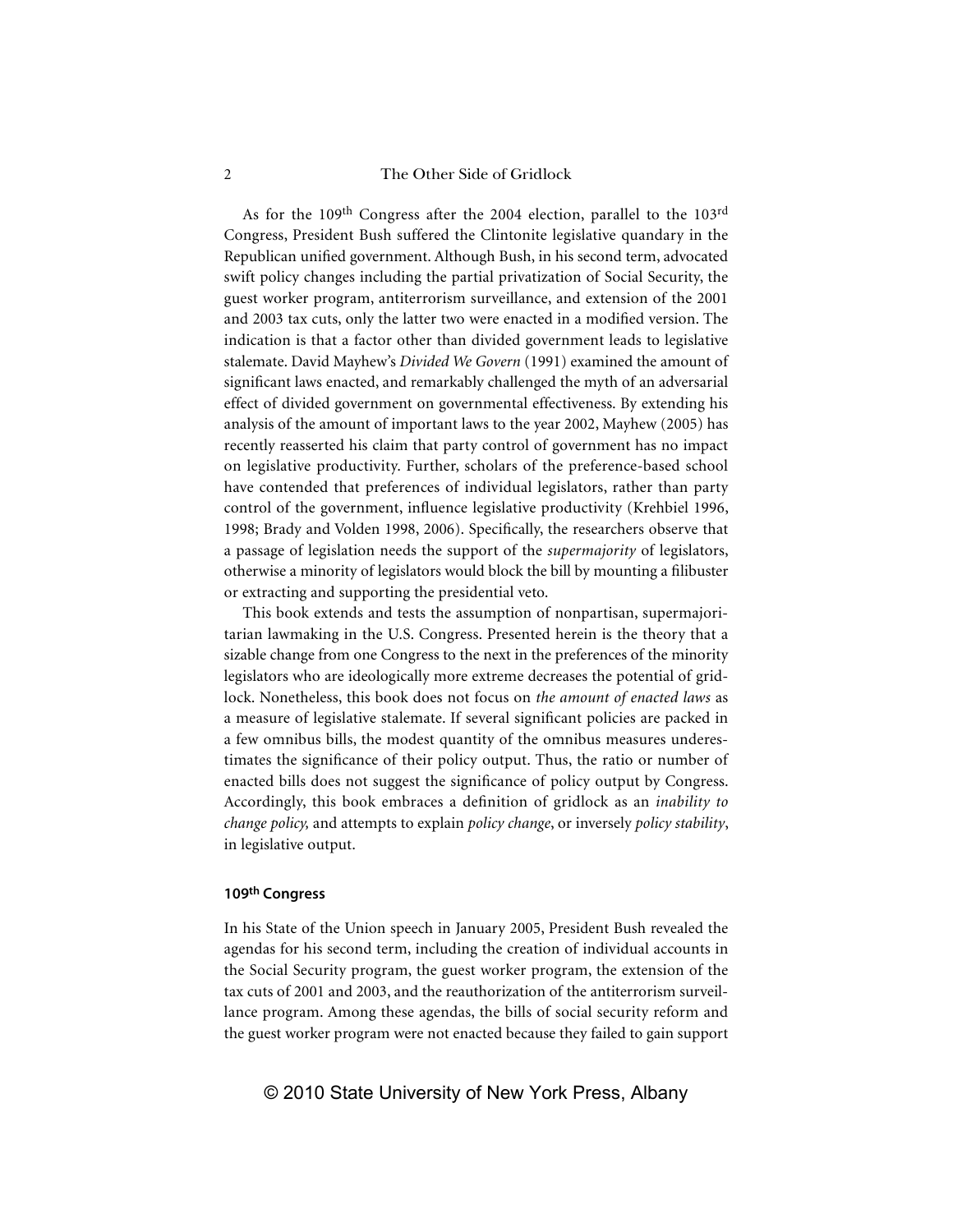from a *supermajority* of the members in Congress. The tax cuts extension and reauthorization of the Patriot Act were diluted to win support from moderate members in Congress, and eventually passed.

#### Social Security Reform

President Bush's Social Security reform plan would introduce individual investment accounts for workers younger than fifty-five years of age. Up to 4 percent of the workers' wages could be apportioned in the accounts, and the account holders could invest the allocated funds in the stock market. Later, Bush admitted that his plan would also reduce the amount of benefits to retirees. The Democratic minority in Congress immediately expressed its adamant opposition to Bush's proposal. It became evident that Democrats in the Senate would filibuster any legislation of Social Security overhaul unless a bill was modified to gain support from some Democrats. On March 3, 2005, amidst public opinion polls showing overall opposition to Bush's plan, the Bush administration launched a "60 stops in 60 days" tour to enhance public support for Bush's Social Security reform and pressure the Democrats. However, by the end of the tour, it became apparent that all Democrats remained opposed to the presidential proposal, and even some Republicans were against it.

On June 23, Republican Sen. Jim Demint (R-SC) introduced a bill (S 1302) to create individual accounts in Social Security program. The bill proposed to use the current Social Security surplus to fund individual accounts. On July 14, several Republican members in the House Ways and Means Committee introduced a similar measure (HR 3304). By August, however, the Republicans in the Senate Finance Committee failed to agree on the sizes of individual accounts and benefit cuts. Also, Democrats and interest groups successfully lobbied moderate Republicans not to support the Social Security bills. In October 2005, sensing political risk for the midterm election the following year, the House GOP leaders, including J. Dennis Hastert (R-IL) and Roy Blunt (R-MO), urged that the Social Security debate be postponed until after the 2006 election.<sup>1</sup> Thus, by the end of 2005, the Social Security reform plan was stalled, and no action had been taken on any measures.

#### Guest Worker Program

In the beginning of the 2004 presidential election year, Bush revealed his plan for a temporary guest worker program. On January 7, 2004, Bush asked Congress to consider offering the legal status of "temporary worker" to illegal immigrants residing, and those wishing to find employment, in the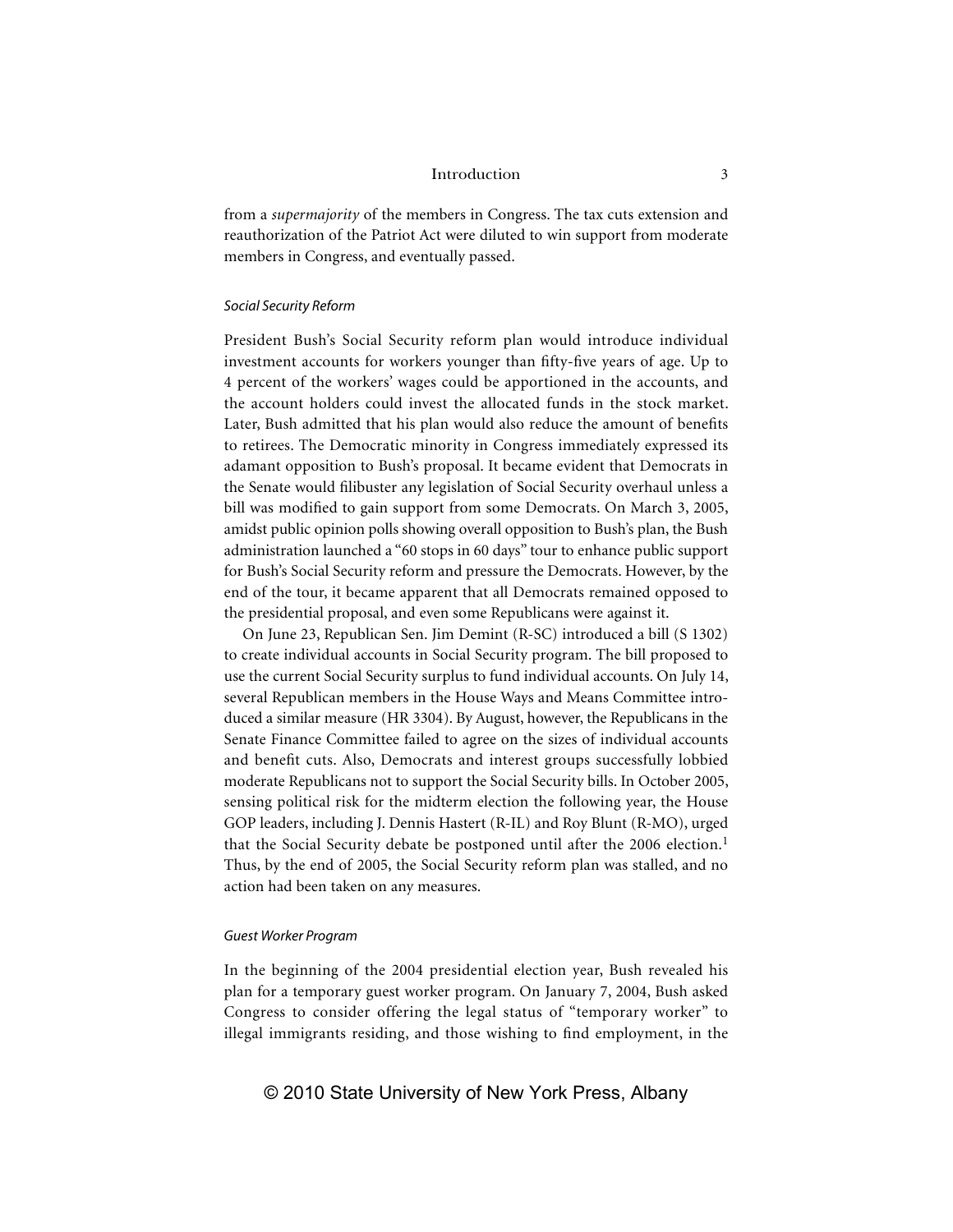United States. Nonetheless, after the 2004 election, the Republican majority in Congress, especially in the House, was cautious toward Bush's proposal. In December 2005, the Republican majority in the House voted a bill (HR 4437) to enhance border security and increase the severity of penalties for illegal entry into the United States. Under the bill, illegal presence in the country, currently a civil violation, would become a felony, punishable by a year in a prison. The measure did not contain any guest worker provisions.

On March 27, 2006, the Senate Judiciary Committee passed its own bipartisan legislation (S 1033), the so-called Kennedy-McCain bill, by a 12-5 margin. In contrast to the House bill, the measure would allow the current illegal immigrants in the United States to temporarily stay in the country and apply for temporary worker visas first and permanent residence visas subsequently. The House and Senate Judiciary bills divided public opinion on the immigration issue. While human rights groups, in conjunction with farming and hotel lobbies, protested against the House bill, numerous groups marched to oppose the Kennedy-McCain plan and advocated a reduction in illegal immigrants. Also, several Republican legislators expressed their concern that the guest worker provision in the Senate Judiciary bill would give amnesty to the illegal immigrants who were currently present in the nation. Soon, President Bush expressed his skepticism toward the conservative wing within his party, who opposed the Senate measure. Bush stressed that " $[m]y$  judgment is, you cannot enforce the border without having a temporary guest worker program—the two go hand in hand."<sup>2</sup>

Although several Republican senators maintained their opposition to the Kennedy-McCain bill, Senators Chuck Hagel (R-NE) and Mel Martinez (R-FL) proposed a compromise plan to gain a filibuster-proof support, at least sixty votes, for the Senate Judiciary bill. The Hagel-Martinez plan would strengthen border security, introduce a temporary guest worker program, and allow present illegal immigrants to apply for work and residence visas. On April 6, 2006, it appeared that more than sixty senators supported the Hagel-Martinez plan. Nonetheless, the Senate minority leader, Harry Reid (D-NV), requested majority leader Bill Frist (R-TN) not to consider amendments proposed by the opponents of the Hagel-Martinez measure. Reid also asked Frist to disclose who would represent the Senate in conference committee. In response to Frist's rebuff of Reid's requests, Reid filed to invoke cloture to limit the debate on the measure. The next day, the cloture was defeated 38-60. In return, Democrats blocked a GOP effort of cloture on the bill on border security (S 2454) by 36-62. Thus, as of April 7, 2006, the bipartisan effort to enact a guest worker program was broken apart.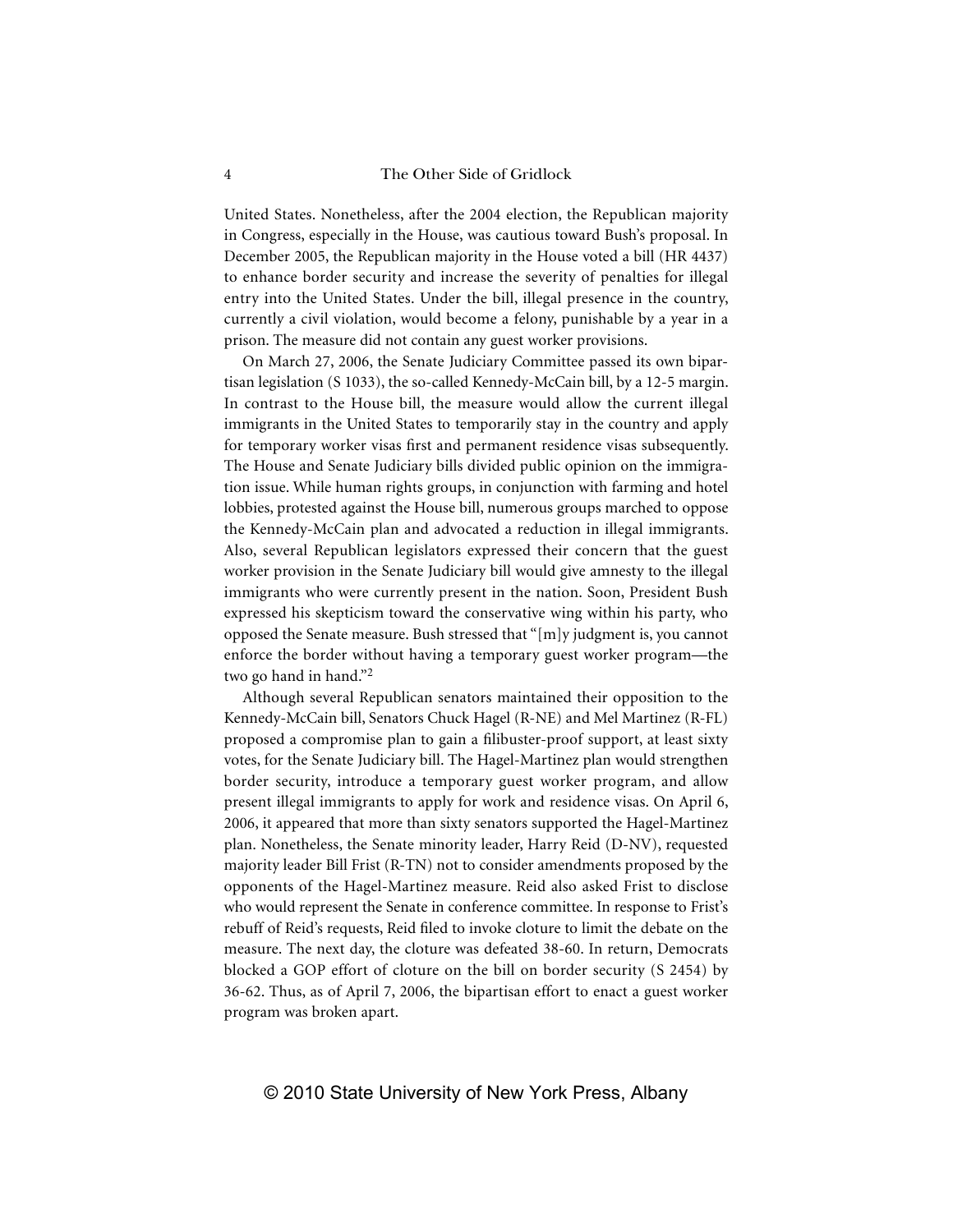On April 25, 2006, President Bush invited several Democratic and Republican senators, including Frist and Reid, to the White House. President Bush expressed his wish for an end to the legislative impasse and his support for the Hagel-Martinez measure. In May, the Senate held two weeks of debate on the bill, and the bipartisan coalition led by John McCain and Edward M. Kennedy defeated any amendments that were likely to increase opposition to the bill. Also, majority leader Frist informed minority leader Reid who would represent the Senate in conference committee. On May 25, the Senate finally passed the Comprehensive Immigration Reform Act of 2006 (S 2611) by a filibuster-proof margin, 62-36. Overwhelmed by excitement, Senate majority leader Frist could not refrain from expressing his delight, stating, "This is a momentous day for the United States Senate, in large part because we have demonstrated what is the very best about this body."3 Similarly, Chuck Hagel (R-NE), one of the cosponsors of the measure, stressed the significance of the passed bill, saying that "[t]his bill represents, at least in my brief ten years in the Senate, the most remarkable coalition of leadership I have seen."<sup>4</sup>

In sharp contrast to the sense of satisfaction and achievement in the Senate regarding the immigration reform bill, some House Republicans were concerned that the measure would reward current illegal immigrants who had broken the law, thereby attracting more immigrants to seek illegal entrance into the country. A few members even asked the House Speaker, J. Dennis Hastert, not to participate in the conference committee. House Majority Leader John Boehner (R-OH) stated, "I don't underestimate the difficulty in the House and Senate trying to come together in an agreement." After Hastert discussed the matter with several committee chairs in the House in August and September, the Speaker decided to postpone the discussion on the Senate measure until after the 2006 midterm election. Hastert stressed that the guest worker program was premature and the border security might be given priority. Haster stated, "We have a border that is bleeding to death. And we have to make sure we can stop that bleeding and get the patient well enough to fix other things.<sup>5</sup> Soon after Hastert's decision, the House passed the U.S.-Mexican border fence bill (HR 6061), and the Hagel-Martinez bill was stalled until the end of the 109<sup>th</sup> Congress.

#### Reauthorization of Patriot Act

The House and Senate committee hearings on the reauthorization of sixteen provisions in the 2001 antiterrorism law (PL 107-56), known as the "Patriot Act," began in early April 2005. These sixteen provisions would expire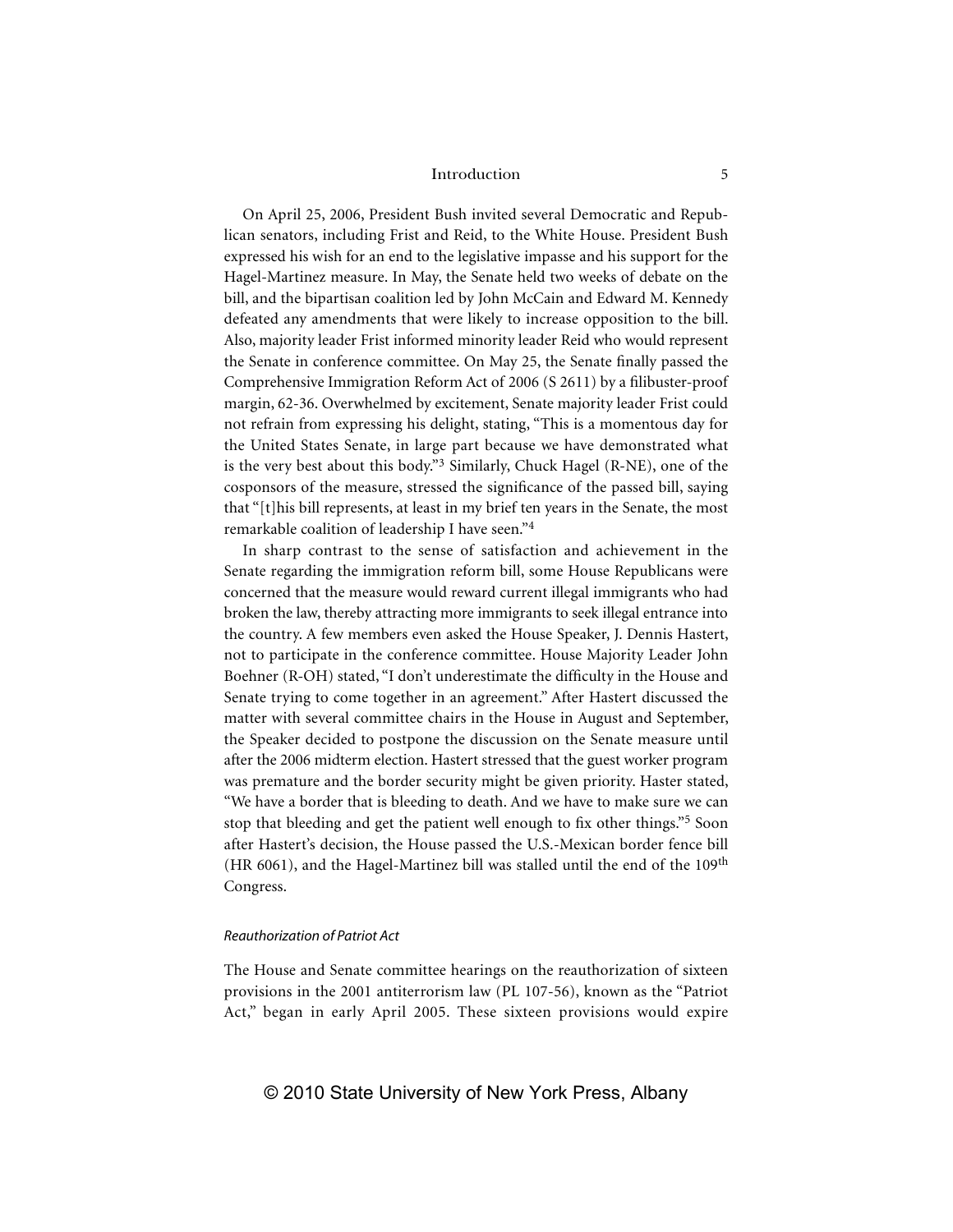by the end of that year. The provisions included controversial elements, such as sections allowing federal agencies to install wiretaps and to subpoena corporations, schools, and other organizations for various records and documents. President Bush not only wanted to make all the provisions permanent, but also sought to expand the FBI's subpoena power to obtain any records without approval from a judge or grand jury. On June 7, the Senate Intelligence Committee approved a bill that granted much of what Bush requested. The Committee bill (S 1266), approved by 11-4 vote, would allow the FBI to issue search warrants in terrorism investigation without prior approval from a judge or grand jury. The bill would also expand the Foreign Intelligence Surveillance Act (FISA) to give the FBI more authority to seize business, medical, and library records. Almost immediately, the Senate Intelligence bill was harshly criticized by Democrats and civil liberty groups, who were concerned about potential abuses and violations of civil rights by the federal government.

In the House, Judiciary Committee Chairman F. James Sensenbrenner Jr. (R-WI) introduced the bill (HR 3199), that would make all sixteen provisions permanent. Nonetheless, Sensenbrenner was soon forced by the bipartisan pressure in his committee to support an amendment to impose a ten-year expiration deadline on the provisions granting federal authority in using wiretaps and accessing business records. Subsequently, the Judiciary Committee passed the measure with the amendment on July 13, 2005, by 23-14 vote. On the same day in the Senate, as a compromise measure, the Senate Judiciary Committee chairman, Arlen Specter (R-PA) introduced the cosponsored bill (S 1389) with Sens. Dianne Feinstein (D-CA) and Jon Kyl (R-AZ) to set four-year, rather than ten-year, expiration dealines for the contentious provisions. The Senate Judiciary Committee unanimously passed the bill on July 21. On July 29, the Senate substituted the text of the Senate Judiciary bill into the House Judiciary bill (HR 3199) and passed it by voice vote.

On November 16, 2005, the GOP leaders in the House and Senate reached an agreement to place seven-year expiration dates on the two contentious provisions. However, the compromise plan was soon jettisoned when six senators, including three Republican members, threatened a filibuster against the measure. In early December, the GOP leaders in the two houses, joined by Vice President Dick Cheney, agreed with a conference report, imposing a fouryear expiration on the two provisions. Still, the six senators, who requested more restrictions on federal authority to detain records, expressed obstinate opposition. Thus, as Senate Judiciary Committee chairman Specter remarked, a "unique combination of forces from the right and left" objected to the antiterrorism bill.<sup>6</sup> On December 16, the Senate failed to invoke cloture on the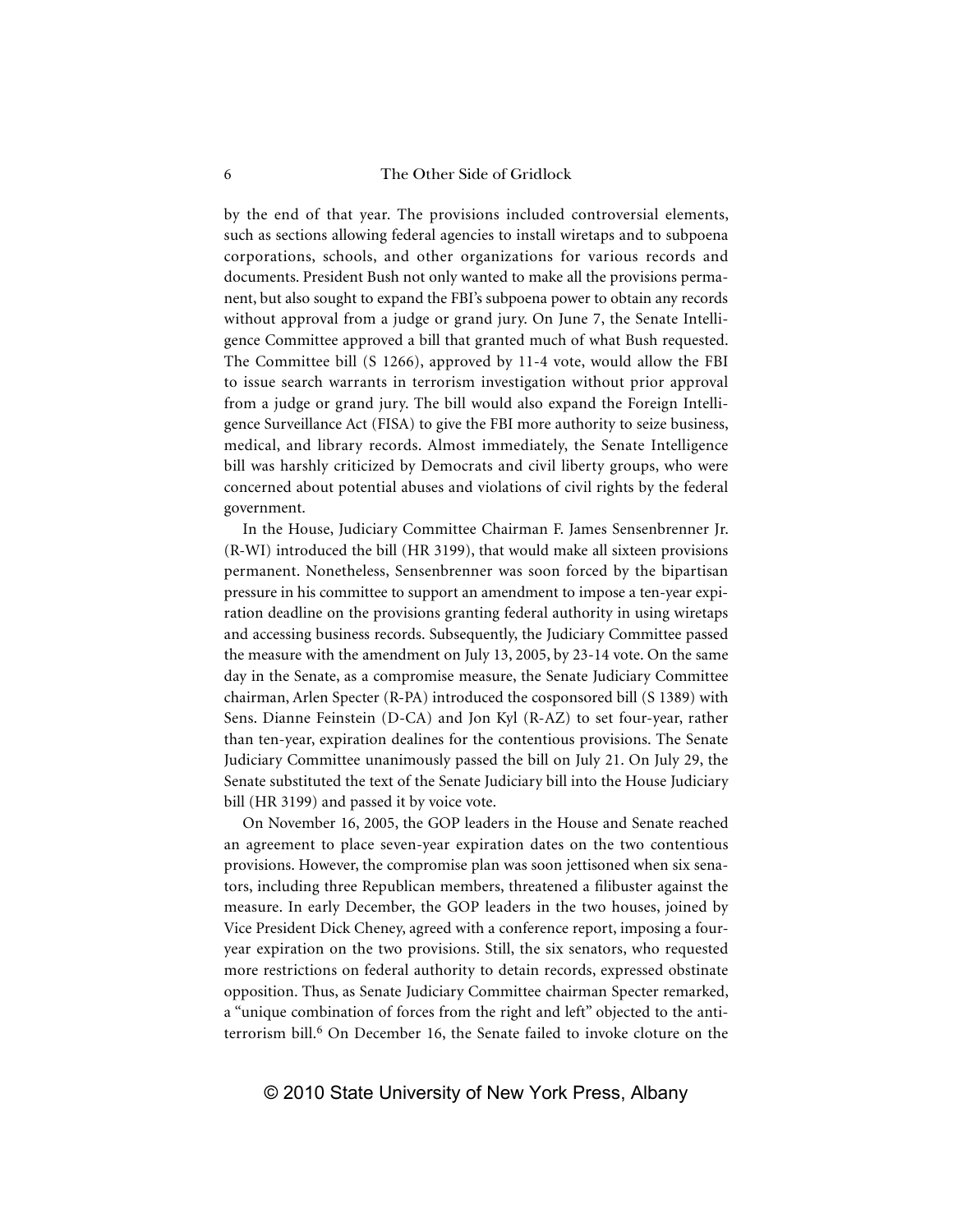conference report against the filibuster by 52-47. On the cloture vote, four Republicans, including Larry E. Craig (ID), Chuck Hagel (NE), Lisa Murkowski (AK), and John E. Sununu (NH), joined forty-one Democrats in voting against cloture.<sup>7</sup> Outraged by the stalemate, President Bush called the filibuster "irresponsible," and criticized it on the grounds that "it endangers the lives of our citizens."8 On December 21, the Senate passed a six-month extension of the Patriot Act (S 2167), but the House passed a five-week extension and the Senate concurred.

In 2006, legislators faced a February 3 deadline for the reauthorization of the Patriot Act. In January, the White House Office and Justice Department staff met with John E. Sununu, and agreed on the additional changes to the conference report (HR 3199). One change excluded traditional libraries from recipients of "national security letters," which are requests for subscriber records from phone companies and Internet providers. Other changes included allowing the recipients of business records requests to challenge gag orders in court, and removing the requirement that recipients of national security letters disclose the name of attorneys they consult. On February 1, the House voted to extend the Patriot Act again until March 10. The Senate voted to approve the same extension the next day. On February 9, Republican senators Craig, Hagel, and Murkowski expressed their support for the conference report with the changes offered by the White House. The changes were included in a separate measure (S 2271), and the Senate passed the bill, 95-4, on March 1. Subsequently, the Senate passed HR 3199 on March 2, and the House passed S 2271, by 280-138, on March 7. President Bush signed both the bills on March 9, a day before the expiration of the Patriot Act.

#### Tax Cuts Extension

In his 2006 fiscal year budget proposal, President Bush requested a 2010 extension for all of the 2001 and 2003 tax cuts. They included a two-year extension of the reduced 15 percent capital gains and dividends rate, which was set to expire in 2008, and a permanent extension of the "business tax break" including research and development credits. Because of the growing deficit, the GOP leaders found the permanent extension of the R&D and other credits difficult. They focused on the extension of the capital gains and dividends rate, and decided to pass the legislation within the "budget reconciliation process," which prohibits a filibuster. Based upon the Congressional Budget Act of 1974, a budget resolution could specify reconciliation instructions to write bills that increase or decrease revenue or spending. The procedure was originally intended to reduce budget deficits.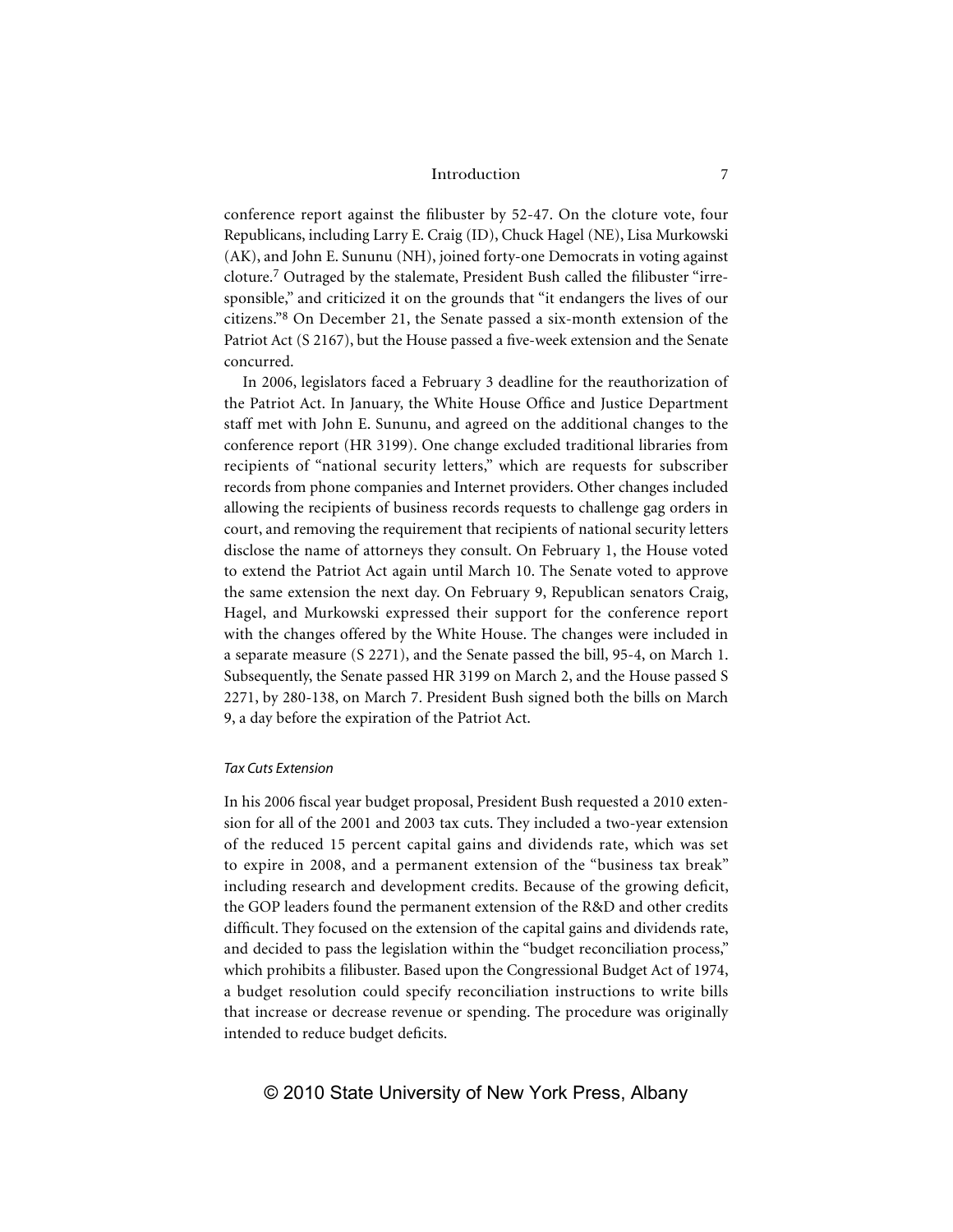On March 17, 2005, the House narrowly adopted its version (H Con Res 95) of the fiscal 2006 budget resolution by a 218-214 vote. The Senate also barely adopted its version (S Con Res 18) of the budget resolution by 51-49 on the same day. The final budget resolution (H Con Res 95) adopted by conference committee in April instructed the House Ways and Means and the Senate Finance Committees to identify \$70 billion in tax cuts through 2010 in the reconciliation procedure. On November 15, the House Ways and Means Committee approved, by a 24-15 vote, its \$56 billion tax cut reconciliation bill (HR 4297), which included a two-year extension of the tax cut on the capital gains and dividends. The House passed the committee's bill 234-197 on December 8.

In the Senate, Finance Committee Chairman Charles E Grassley (R-IW) had proposed a five-year, \$68.8 billion tax cut measure, including the extension of the capital gains and dividends rate through 2009, a year short of 2010, in order to win support from moderate Republicans. Nonetheless, Grassley faced strong opposition to the bill from fellow Republican Olympia J. Snowe (R-ME) within the committee. After unsuccessful negotiations among the GOP leaders and Snowe, the provision for the capital gains and dividends was eventually removed from the bill, and the Senate passed the \$57 billion tax cut measure (S 2020) with support from a supermajority of the members on November18, 2005, by a 64-33 vote. Thus, in contrast to the House bill (HR 4297), the Senate measure did not include the extension of tax cuts on capital gains and dividends. Also, unlike the House package, the Senate bill would reduce the effect of the alternative minimum tax (AMT) on middle-class families.

On February 2, 2006, notwithstanding adamant objection from all the Democrats and a few Republicans, the Senate passed the House bill (HR 4297) by a 66-31 vote, but only after amending the measure to assimilate most of the text of the Senate bill (S 2020). After months of negotiations over the conference report, Republican leaders offered the provision to raise \$3 billion in revenue over five years and managed to gain support from a few Democrats. On May 10, the House approved the conference report (HR 4297), which included the extensions of both the investment income rate and the patch on the AMT, by a 244-185 vote. The next day, the Senate cleared the measure on a 54-44 vote. Three GOP senators, including Olympia J. Snowe (ME), Lincoln Chafee (RI), and George V. Voinovich (OH), joined Democrats in voting against the conference report, while three Democrats voted for the measure.

#### **Divided Government-Gridlock Hypothesis**

As the 103<sup>rd</sup> and 109<sup>th</sup> Congresses exemplify, unified government, as well as divided government, can result in low efficacy in lawmaking—the problem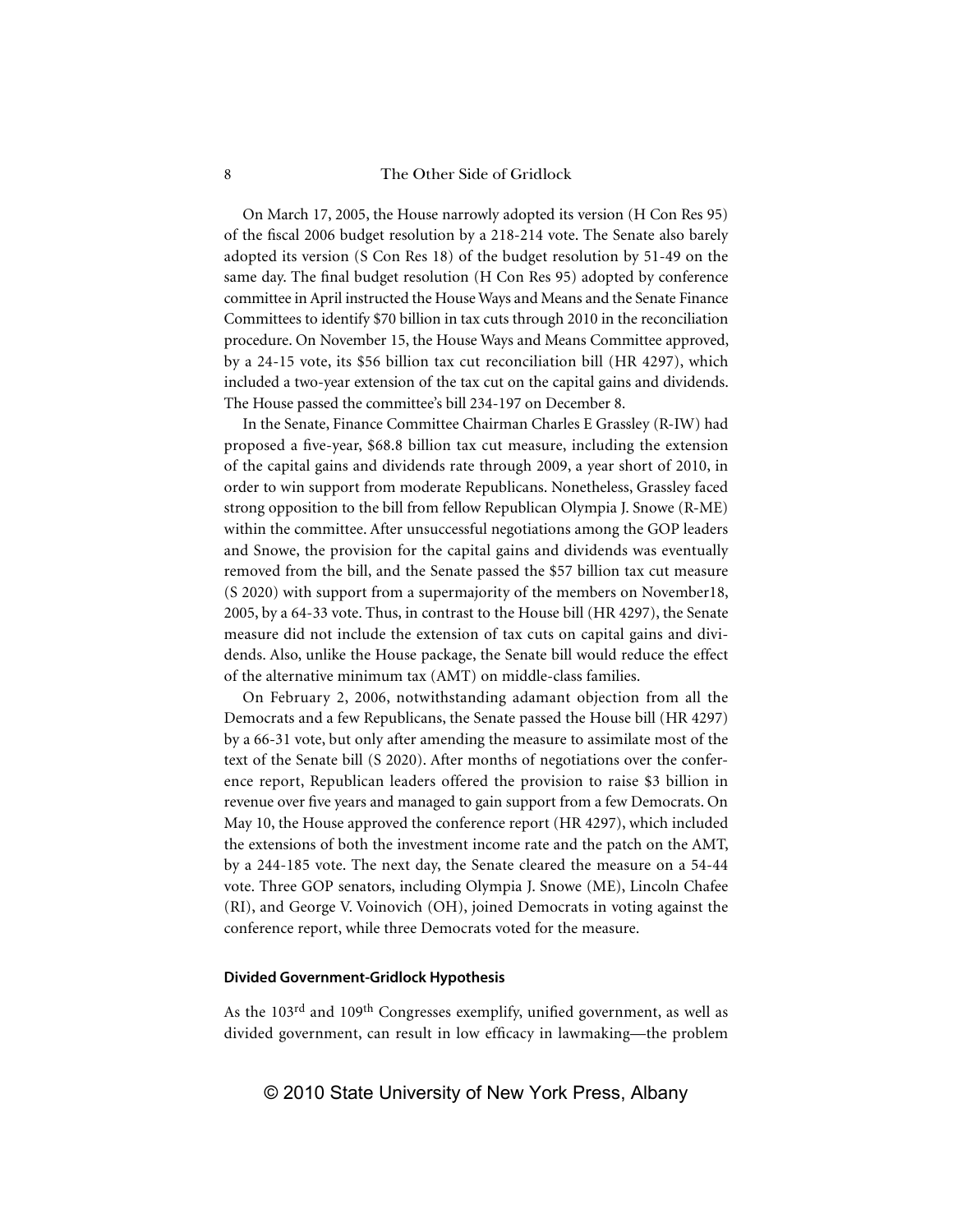popularly known as gridlock*,* impasse*,* or stalemate. Nonetheless, most scholars before the 1990s focused on the different partisan control of the executive and legislative branches as a major cause of gridlock. Woodrow Wilson observed that the Madisonian separation of powers could cause political conflict and inconsistency. Wilson advocated unified government, stating that "harmonious, consistent, responsible party government" connecting the "President as closely as may be with his party in Congress" is necessary for a well-functioning governance (Ranney 1954, 31–32). Wilson's view was later embraced by the doctrine, if not positive theory, of "responsible parties." Schattschneider (1942) advocated American democracy based upon political parties. He emphasized that political parties were the most legitimate and effective bodies to represent majorities. Key (1964) argued that the political parties linked and united the two branches. Key contended that "common partisan control of executive and legislature does not assure energetic government, but division of party control precludes it" (1964, 688). Ripley agreed, stating that "the President and a majority of both houses must be from the same party" for governmental productivity (1969, 168).

In the 1980s, with divided government becoming increasingly common, scholars viewed it as a major cause of gridlock (Sundquist 1980, 1988, 1992; Cutler 1988; Fiorina 1996, 2003). These scholars observed that divided government provided electoral incentives for interpartisan conflict between the two branches. Fiorina, for example, argued that a majority party in Congress "has every incentive to reject presidential initiatives; to accept them is to acknowledge the president's competence and sagacity, hence, to support his reelection" (2003, 86).

However, by compiling a list of significant legislative enactments during the period from 1947 through 1990, Mayhew (1991) challenged conventional wisdom and revealed that divided government did not decrease the amount of important legislation enacted. Since Mayhew's groundbreaking contribution, an increasing number of scholars have reexamined the theoretical and empirical grounds of the divided government–gridlock nexus. Several scholars have questioned Mayhew's measure of the volume of enacted laws; they have alternately explored a *ratio* of the enacted legislation to the entire legislative agenda, and proclaim an impact of divided government (Binder 1999, 2003; Coleman 1999; Edwards and Barrett 2000).

The divided government–gridlock theorem entails two central premises: party unity and majority rule. As for party unity, the majority party in divided government, which is the president's opposition party, could reject the presidential legislative initiatives if and only if its members are united to maintain sufficient votes to reject the presidential proposals. Several scholars argue that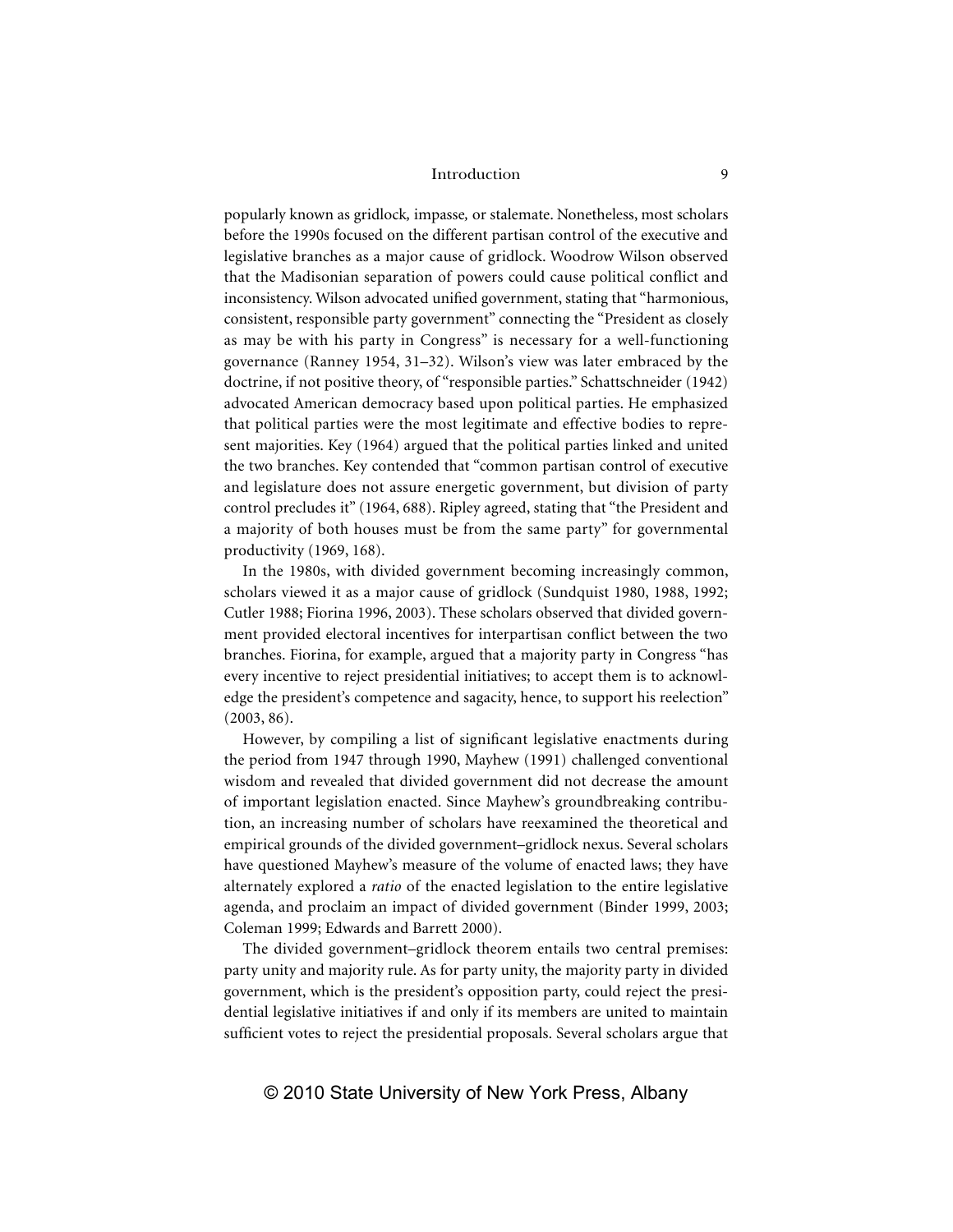legislators are united along with the party in order to solve collective action and coordination problems (Cox and McCubbins 1993, 2005; Aldrich 1995; Aldrich and Rohde 2000). Aldrich (1995) contends that since the transaction costs of bargaining and negotiating are lower within rather than across parties, legislators are more likely to be united within their parties. In their *conditional party government* theory, Aldrich and Rohde argue that parties become cohesive and disciplined when party members have homogeneous preferences within parties but heterogeneous preferences across parties (Rohde 1991; Aldrich and Rohde 2000). Also, Kiewiet and McCubbins (1991) assert that the legislators have incentives to engage in "common investment" in a party since the party label is a brand name for them. Consequently, Cox and McCubbins's (1993) *Legislative Leviathan* hypothesis maintains that majority parties function as cartels to serve the party and make legislative decisions solely for the electoral interest of the party.

Apropos of majority rule, a majority party can block the presidential initiatives if and only if the majority of votes on the floor (and in committees) could reject bills. Aldrich and Rohde (2000) stress that a majority party enjoys substantial advantages in committee assignments, committee leadership, and the majority floor leader's power over the floor agenda through rigid control of the Rules Committee. Similarly, Cox and McCubbins (2005) contend that the majority party leaders are able to block unfavorable legislation from reaching the floor with the support from committee chairs, the speaker, and members of the Rules Committee.

#### **Supermajoritarian and Nonpartisan Lawmaking**

While the divided government–gridlock hypothesis is predicated upon party unity and majority rule, there are some theoretical and empirical questions about these assumptions. When voting behavior is examined, some scholars observe that the partisanship of the two parties has been increasing since the 1980s (Rode 1991; Bond and Fleisher 2000; LeLoup and Shull 2003; Jacobson 2004). Many of these studies are based upon *party unity* scores, which are the percentage of members voting with a majority of their party on *party-split votes*, if not on all roll call votes. As Figure 1.1 and Figure 1.2 illustrate, party unity scores in the House and Senate have been increasing since the 1980s. Researchers contend that the Southern realignment followed by the civil rights revolution, as well as the Reaganite conservative movement, enhanced the ideological coherence within the two parties and increased the ideological distance between them. In particular, Figures 1.1 and 1.2 show that the party unity scores since the 1990s have reached a pinnacle, ranging from 85 to 95.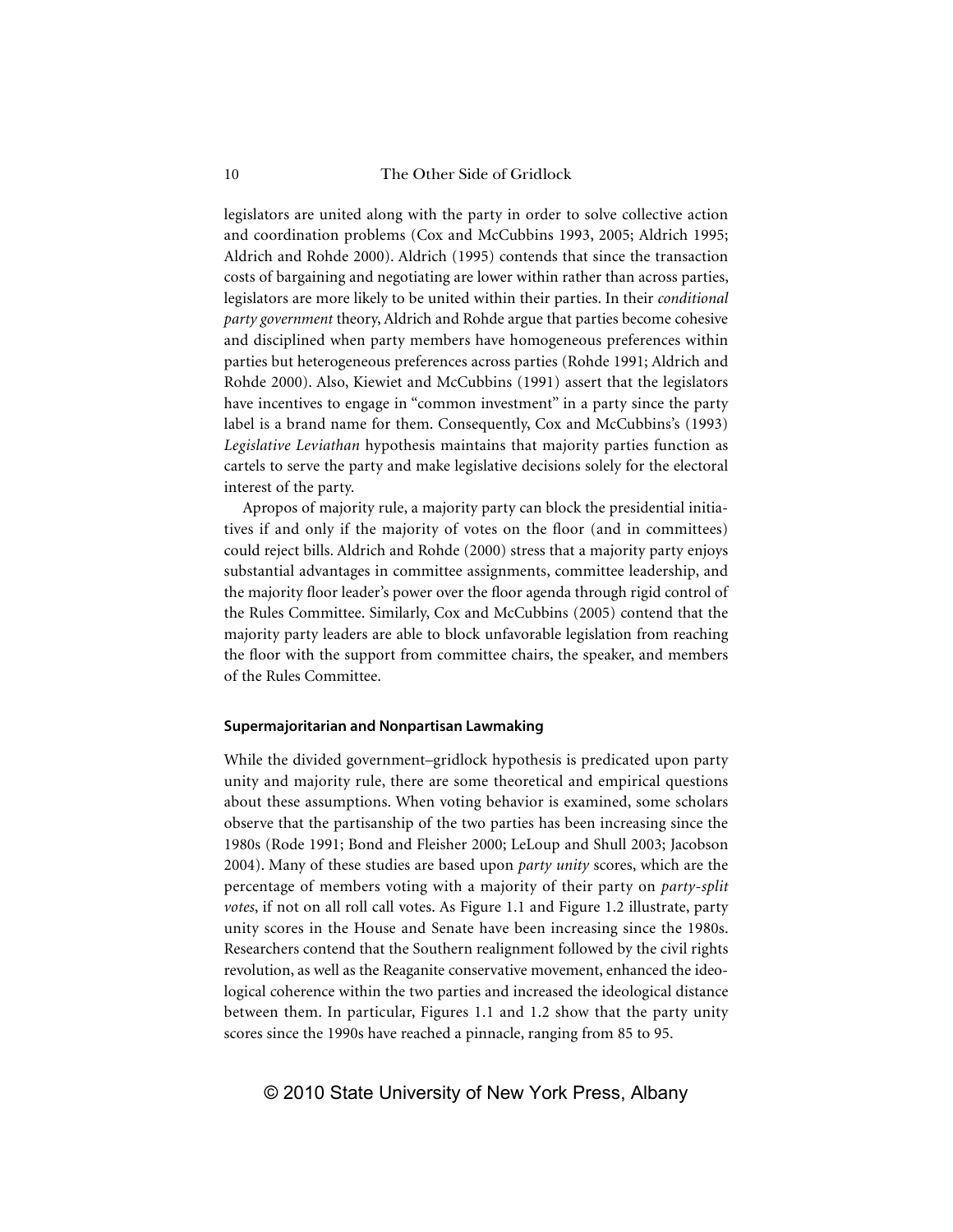

**Figure 1.1 Party Unity Scores: House 1954–2006** Adapted from Norman J. Ornstein et al, *Vital Statistics on Congress* (2008, Brookings Institution Press).



**Figure 1.2 Party Unity Scores: Senate 1954–2006** Adapted from Norman J. Ornstein et al., *Vital Statistics on Congress* (2008, Brookings Institution Press).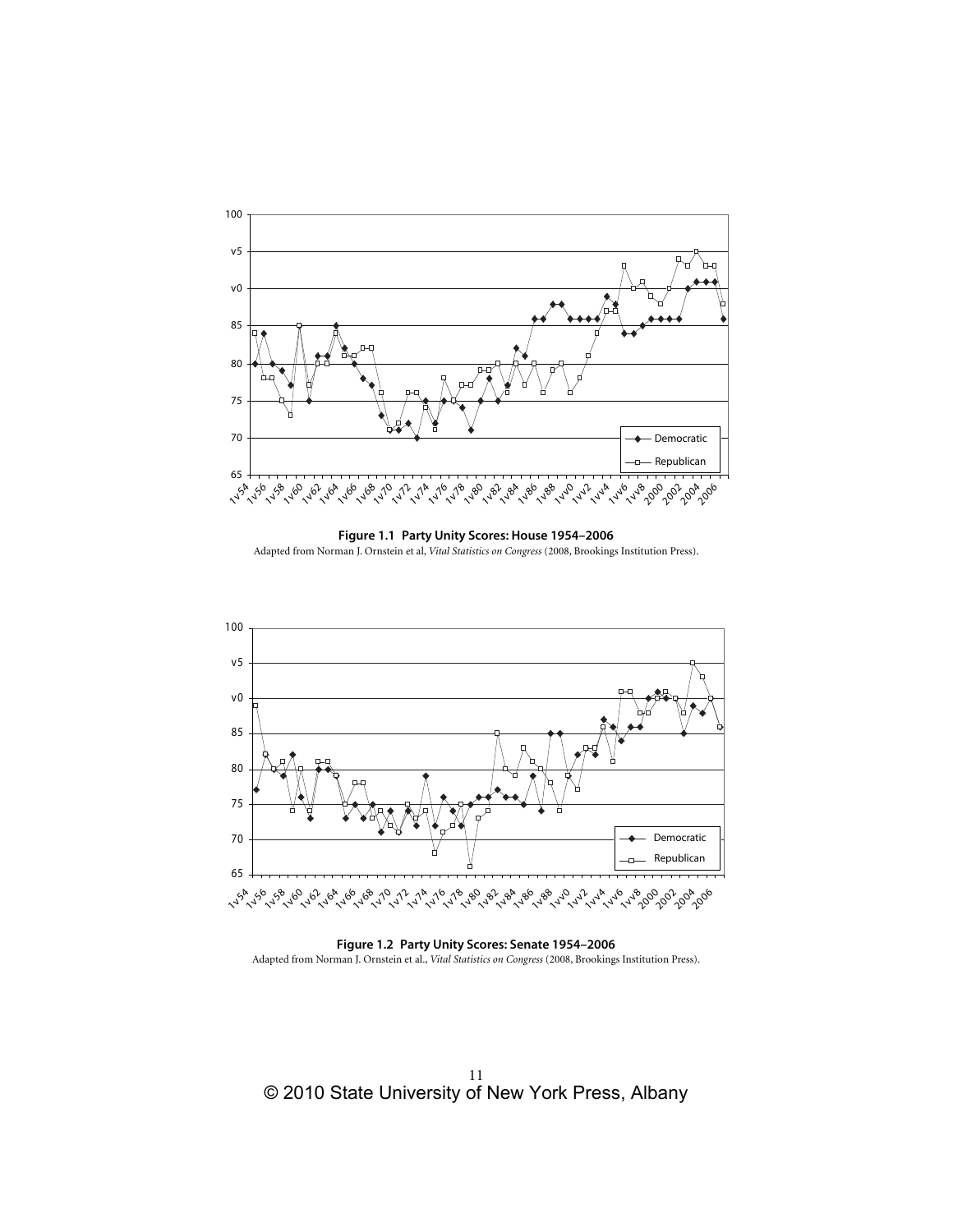#### 12 The Other Side of Gridlock

Nevertheless, since the majority party almost always holds a *narrow* majority, even the seemingly ultra-high unity scores of the majority party do not indicate an ability to maintain majority votes on the floor. For instance, Table 1.1 shows the party unity scores of the majority party in the Senate from the 102<sup>nd</sup> to 109th Congresses (1991–2006). In the Senate, the majority party held fewer than sixty out of the one hundred seats. In the table, *Loyal Member* is calculated from the number of the majority party members multiplied by the party unity scores. Thus, Loyal Member indicates an average number of the majority party members voting with the party. Significantly, in all the examined Congresses, the majority party has maintained fewer than fifty loyal members, which indicates *minority* votes in the Senate. Of course, a few members of the minority party may have voted with the majority party on some bills. Nevertheless, the indication is that the high party unity scores of the majority party since the 1990s do not guarantee the majority party's ability to maintain majority votes. When there are few or no defections of minority party members, the majority party is unable to sustain a majority in voting on the floor. For instance, in the 109th Congress, the Social Security reform legislation was stalled because the measure was opposed by a few moderate Republicans and all Democrats. When the majority party needs votes from the minority party members, as it usually does, the majority party will have to modify the legislation. For example, as explained before, the Senate in the 109<sup>th</sup> Congress barely passed the tax cuts extension measure because the GOP leaders won support from a few Democrats by modifying the legislation.

Next, the *party unity* scores are the percentage of members voting with their party on *party-split votes*, but not on all roll call votes. If more than 50 percent of the majority party members, say 70 percent of the majority party members, vote with the minority party on a bill, the vote is considered to be a bipartisan

| Congress | <b>Majority Party</b> | <b>Majority Party</b><br><b>Members</b> | <b>Majority Party</b><br><b>Unity Score</b> | Loyal Members |
|----------|-----------------------|-----------------------------------------|---------------------------------------------|---------------|
| 102      | D                     | 56                                      | 82.5                                        | 46            |
| 103      | D                     | 57                                      | 86.5                                        | 49            |
| 104      | R                     | 52                                      | 91                                          | 47            |
| 105      | R                     | 55                                      | 88                                          | 48            |
| 106      | R                     | 55                                      | 90.5                                        | 49            |
| 107      | D                     | 50                                      | 87.5                                        | 43            |
| 108      | R                     | 51                                      | 94                                          | 47            |
| 109      | R                     | 55                                      | 88                                          | 48            |

**Table 1.1 Majority Party Unity Scores in Senate 1991–2000**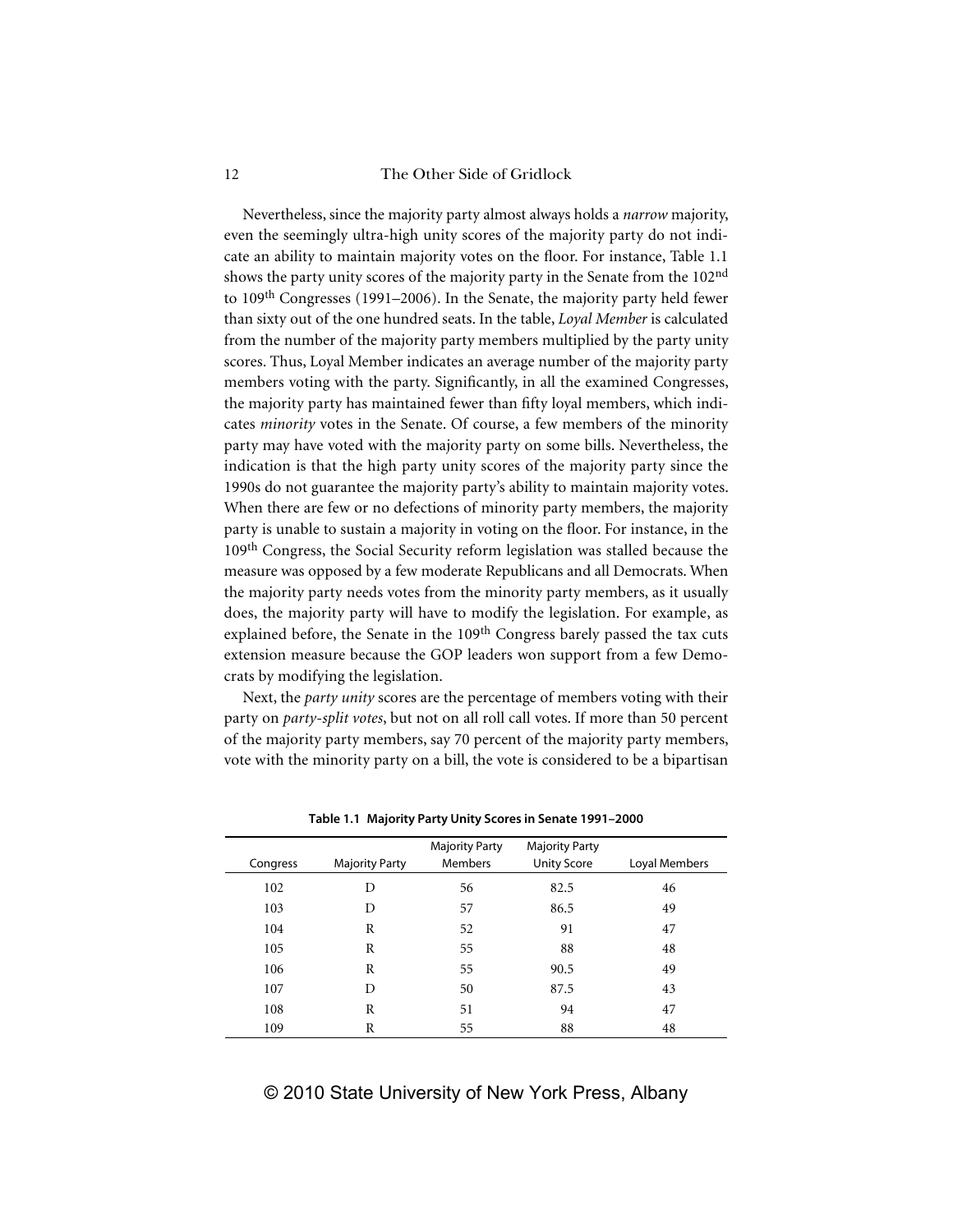vote and thereby the low party unity on the measure (70) is excluded from the calculation. This suggests that the party-split votes, which is the denominator in the measurement, could have inflated the party unity scores. Figure 1.3 shows the percentage of party-split vote, which is calculated from the percentage of roll calls on which a majority of voting Democrats opposed a majority of voting Republicans. The figure illustrates that party-split votes have increased in the early 1990s. Nonetheless, the average percentage party-split vote from 1954 to 2006 is 47 percent both in the House and Senate. The same figure for the last decade (1996–2006) includes 49 percent and 56 percent in the House and Senate, respectively. Thus, overall, the party-split votes account for approximately one-half of all recorded votes. Mayhew (1991, 2005) stresses the presence of *cross-cutting issue cleavages*, which are the issues that divide legislators *within* parties. Mayhew argues that civil rights, labor-management relations, anti-Communist policy (2005, 140–41), and recently, foreign trade (2005, 215) are examples of issues that have divided legislators' voting behavior in a nonpartisan manner.

As for majority rule, the assumption largely ignores the various supermajoritarian procedures in Congress. In accordance with Senate Rule XXII, senators maintain the right to engage in extended debate, the so-called filibuster, subject to a cloture vote, which can be successfully invoked by sixty or more senators. Thus, a minority (n-59) of leftist senators or rightist senators can block



**Figure 1.3 Percentage Party-Split Vote on Roll Calls 1954–2006** Adapted from Norman J. Ornstein et al., *Vital Statistics on Congress*  (2008, Brookings Institution Press).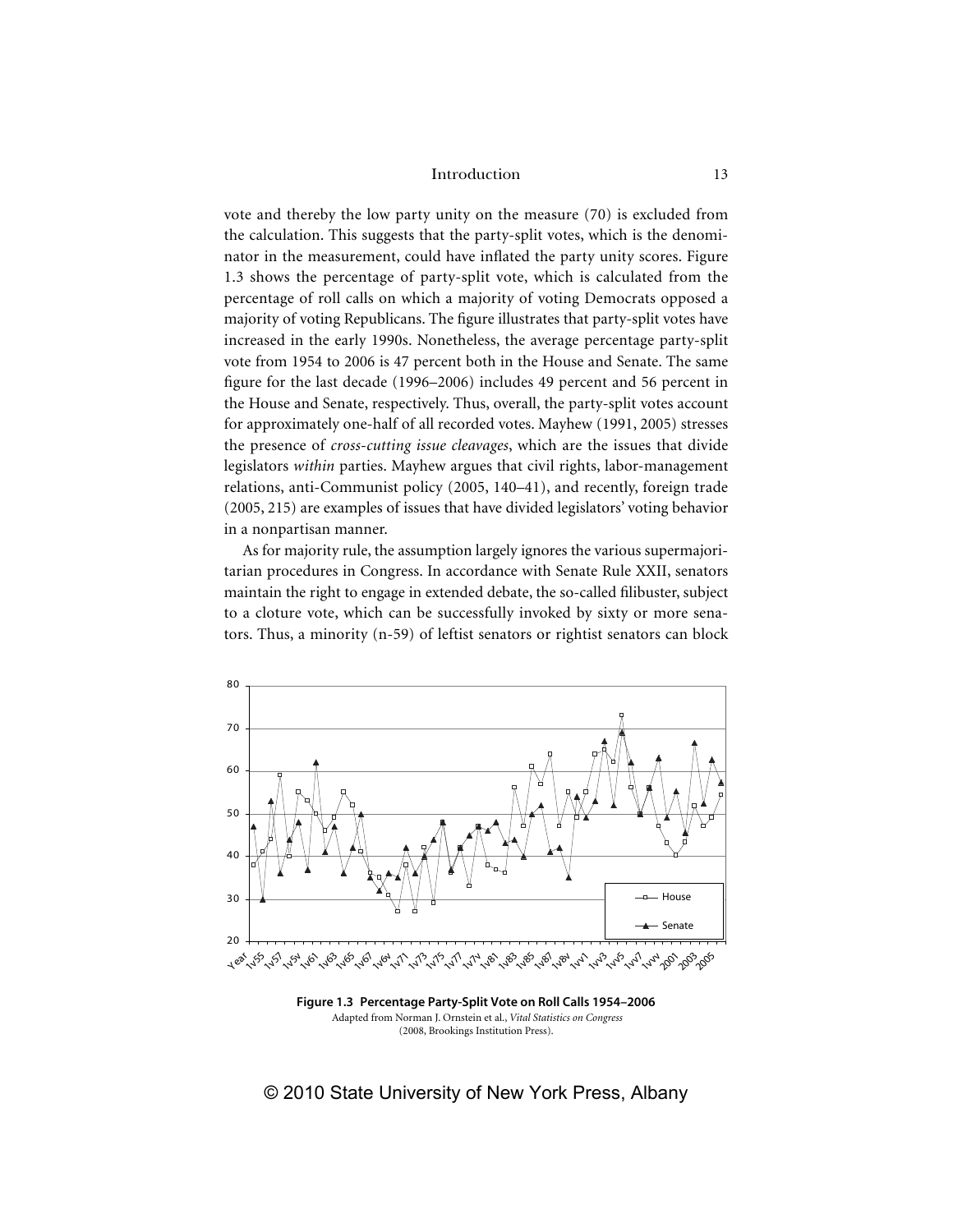bills they dislike. Today, scholars observe that *threats* of filibuster are more common than actual filibusters and the former is as effective as the latter for blocking legislation (Sinclair 2007, 67–72; Oleszek 2004, 239–46). According to Barbara Sinclair (2002, 252–53; 2006, 211–24), approximately one-half of major legislation in the 1990s and early 2000s was filibustered or threatened with prospective filibuster.

Also, Article I, Section 7 of the United States Constitution, grants the president the authority to veto legislation, which in turn is subject to the ability of Congress to override the veto by a two-thirds vote of the members present and voting in the two chambers. This indicates that one-third plus one members whose preferences are close to the president's preference in *either* congressional chamber could reject unfavorable legislation. However, the mere number of exercised (and sustained) vetoes might not indicate the overall effect of presidential veto power since the *threat* of veto against a bill could sufficiently discourage the legislators from adopting it *ex ante* (Hinckley 1985; Kiewiet and McCubbins 1988; Edwards, Barrett, and Peak 1997; Sinclair 2007; Cameron 2000; Deen and Arnold 2002).

Scholars of the preference-based school contend that the minority party could challenge a majority with filibusters and presidential vetoes, and thereby gridlock could occur in unified government (Krehbiel 1996, 1998; Brady and Volden 1998, 2006). Jones (2001) finds that legislation is more likely to fail when the ideological positions of the two parties are highly polarized, but the impact of party polarization decreases as the majority party approaches the size of a supermajority. More precisely, Mayhew argues that many pieces of legislation are rejected because they fail to gain support from the *necessary broad majorities*  (2005, 216). Consistent with Mayhew's observation, the bills regarding Social Security reform and the guest worker program failed in the 109<sup>th</sup> Congress because they did not receive bipartisan support. The extension of the Patriot Act was passed with bipartisan support after the bill was modified. The 109<sup>th</sup> Congress barely passed the tax cuts extension package without bipartisan support, but the measure was in the "reconciliation procedure," which prohibited a filibuster. Thus, the assumptions of robust party unity of the majority party and of majoritarian procedure are in a precarious state. The theoretical foundation, as well as the empirical findings, of the connection between divided government and gridlock are still fragile and need cautious examination.

### **Policy Stability**

David Mayhew's *Divided We Govern* (1991, 2005) sparked a wave of scholarship on the politics of gridlock. The post-Mayhewian studies have focused on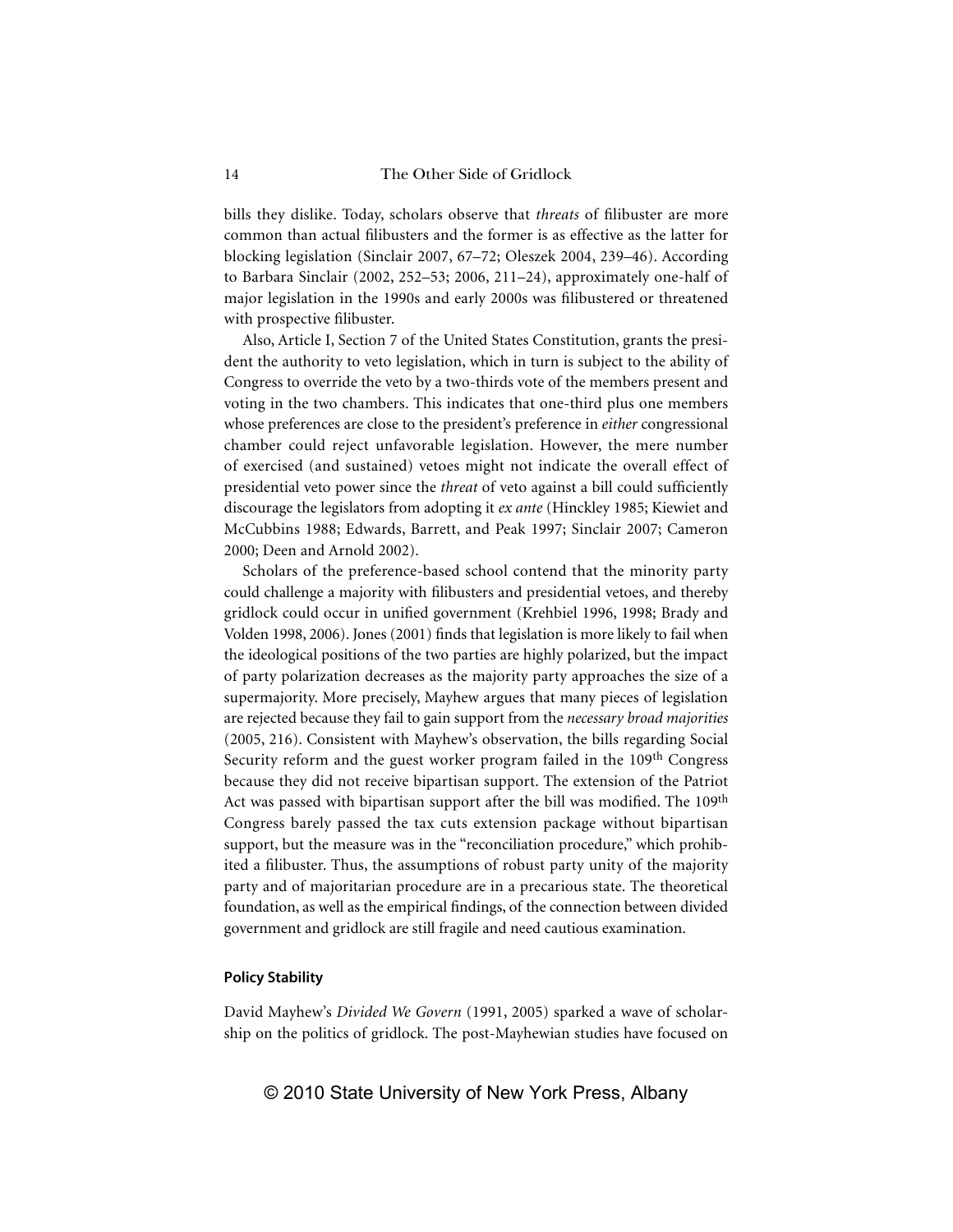various quantifications of legislative productivity as a measure of gridlock. In contrast, by following the definition of gridlock as an inability to change policy (Kernell 1991; Krehbiel 1998; Brady and Volden 1998; Chiou and Rothenberg 2003; Tsebelis 2002), this book essentially focuses on policy change as an indicator of gridlock. Mayhew defines innovative legislation as that which newspaper articles contemporaneously evaluated as important legislation *or* policy analysts retrospectively assessed as legislation with consequential impact (2005, 37–49). However, innovative laws must result in innovative policy. In the policy context, the innovativeness of laws indicates a new direction away from the status quo policy. Accordingly, several scholars define gridlock as an inability to change the policy of the status quo. Krehbiel defines gridlock as "the absence of policy change in equilibrium in spite of the existence of a legislative majority that favors change" (1998, 26). Thus, as Krehbiel acknowledges (1998, 5), gridlock is equivalent to what some scholars call policy stability (Hammond and Miller 1987; Riker 1992; Tsebelis and Money 1997; Tsebelis 2002). Tsebelis defines policy stability as "the impossibility of significantly changing the status quo" (2002, 6). Tsebelis stresses the importance of studying policy stability as an indicator of governmental decisiveness, but also as an explanatory variable for governmental stability and judicial independence.

## **Plan of the Book**

This book explores the assumption of nonpartisan, supermajoritarian lawmaking in the U.S. Congress. The book proposes various explanatory models and conducts empirical tests pertinent to the influence of the preference of the minority legislators on policy change. The next chapter examines the various measurements of legislative productivity by Mayhew and other scholars, followed by the discussion of whether or not legislative productivity reflects the innovativeness of policy output by Congress. Subsequently, the chapter proposes policy stability as an indicator of gridlock in the policy context. The chapter measures policy stability, or inversely policy change, based upon the ADA scores, and examines the variation in the indicator.

Chapter 3 studies the supermajoritarianism of the U.S. Congress. Accordingly, the chapter proposes the *pivotal interval movement model*, based upon the Brady-Kehbiel-Volden school of preferential, nonpartisan theory of lawmaking. The pivotal interval movement model presumes that a *gridlock interval* between the filibuster and override pivots in the previous Congress is transformed to a status quo interval for the new Congress. The model introduces a concept, *residuum,* which is a portion of the gridlock interval of the previous Congress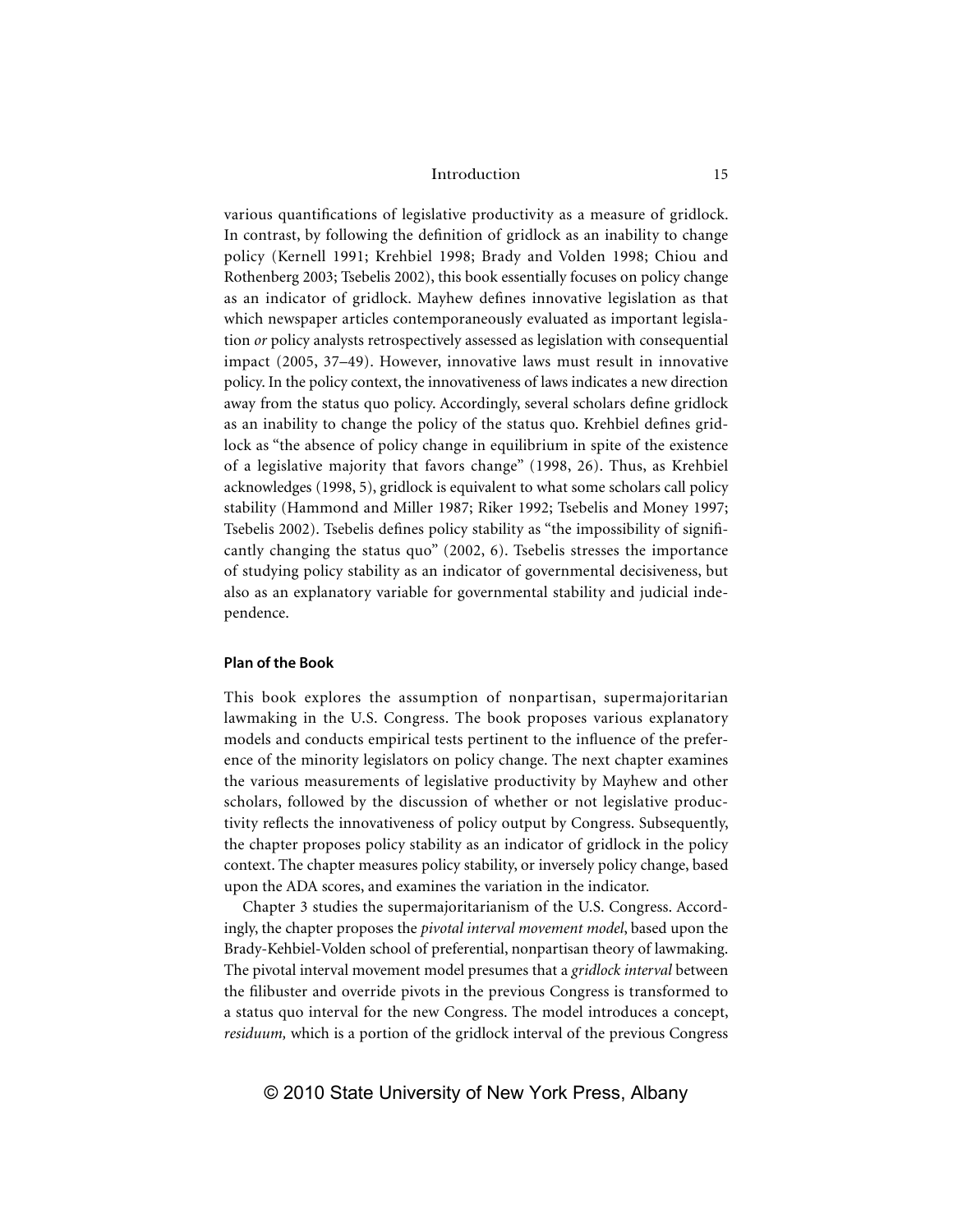*not* overlapped by the gridlock interval of the new Congress. This suggests that when the residuum is wide, the policy output of legislation is more likely to change. However, in contrast to the nonpartisan basis of the pivotal interval movement model, the cartel agenda theory by Cox and McCubbins (2002, 2005) maintains that the majority party successfully blocks measures it dislikes. In order to compare the cartel assumption with the pivotal interval movement model, chapter 3 constructs the *cartel interval movement model* predicated upon the partisan assumptions of the cartel agenda model. Consequently, two contending hypotheses are generated from the two models of the interval movement.

In chapter 4, empirical models are employed to analyze the influence of the width of the residuum of pivotal and cartel gridlock intervals, separately, on policy change. The models focus on the nominal and weighted ADA policy change scores in twenty-seven Congresses from 1953 to 2006. In addition to the various measurements of the residuum, the independent variables of divided government, budgetary situation, public liberal mood, and start of the presidential term are included in the models.

Chapter 5 presents the veto players model to explain policy change. Parallel to the pivotal interval movement model, the veto players model is predicated upon the assumption of nonpartisan, supermajoritarian lawmaking. In contrast to the pivotal interval movement model, however, the veto players model is based upon a two-dimensional policy space. The chapter plots the preferences of veto players, including the filibuster, veto, and House median pivots, in two-dimensional Cartesian space. These veto players are likely to support legislation within their unique indifference curves, which circle their respective ideal points and pass through the status quo point. On the other hand, the veto players are likely to reject bills outside their indifference curves. Since all the veto players must *unanimously* support a bill for passage to occur, only legislation in the intersection of all the four indifference curves, so-called winset, are likely to pass. The empirical analysis examines the influence of the area of the winset on policy change.

Chapter 6 studies the blockage of agendas from reaching floor consideration. A party is *rolled* when a majority of its members vote against a measure, a majority of the opposite party's members vote for the measure, and the motion passes on a final-passage vote. Cox and McCubbins (2002, 2005) find low roll rates of the majority party, and argue that the majority party's negative agenda power is unconditional. The chapter first examines the validity of roll rates as a measure for partisan negative agenda power. Subsequently, the empirical study analyzes:  $(1)$  the floor bills a party has opposed, and  $(2)$  influence of the